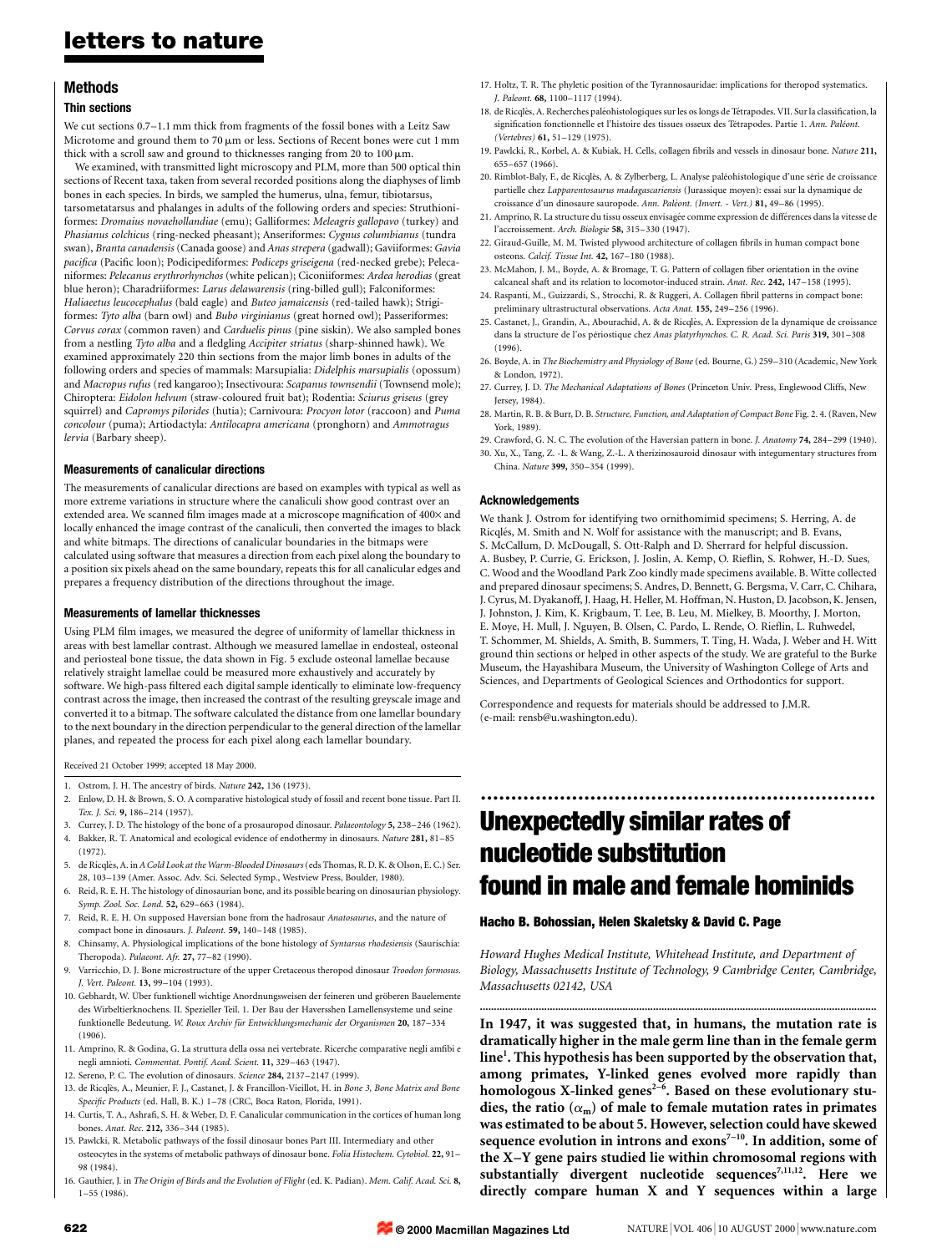| Table 1 Numbers of nucleotide substitutions and $\alpha_{\bf m}$ : direct estimates |       |                          |                    |            |                                                  |  |  |  |
|-------------------------------------------------------------------------------------|-------|--------------------------|--------------------|------------|--------------------------------------------------|--|--|--|
|                                                                                     |       | Numbers of substitutions |                    |            |                                                  |  |  |  |
|                                                                                     | Total | On Y<br>chromosome       | On X<br>chromosome | Unresolved | $\alpha_{\rm m}$<br>(95% confidence<br>interval) |  |  |  |
| All substitutions                                                                   | 441   | 238                      | 175                | 28         | 1.66<br>$(1.19 - 2.45)$                          |  |  |  |
| Transitions                                                                         | 305   | 164                      | 121                | 21         | 1.65<br>$(1.11 - 2.66)$                          |  |  |  |
| Transversions                                                                       | 136   | 74                       | 54                 |            | 1.68<br>$(0.95 - 3.68)$                          |  |  |  |

region with no known genes. Here the two chromosomes are 99% identical, and X-Y divergence began only three or four million years ago, during hominid evolution $13-15$ . In apes, homologous sequences exist only on the X chromosome. We sequenced and compared 38.6 kb of this region from human X, human Y, chimpanzee X and gorilla X chromosomes. We calculated  $\alpha_m$  to be 1.7 (95% confidence interval  $1.15-2.87$ ), significantly lower than previous estimates in primates. We infer that, in humans and their immediate ancestors, male and female mutation rates were far more similar than previously supposed.

Li et al. have suggested that the most accurate and precise estimates of  $\alpha_m$  should emerge from comparison of lengthy DNA segments that are non-functional but highly similar in sequence<sup>7</sup>. We therefore focused upon a large region of 99% nucleotide identity between the long arm of the human X chromosome (Xq) and the short arm of the human Y chromosome (Yp). These sequences are present on human Yp because of a massive X-to-Y transposition that occurred about three or four million years ago, after divergence of the human and chimpanzee lineages<sup>13-15</sup>. This Xq-Yp region is poor in genes (T. Kawaguchi et al., unpublished results). The 1% divergence between the human X- and Y-linked sequences presumably reflects the random accumulation of new mutations on both the X and Y chromosomes during the last three to four million years of hominid evolution. Given this evolutionary history and the paucity of genes, the Xq-Yp region offers a nearly ideal substrate for estimation of  $\alpha_m$  in hominids.

From within this Xq-Yp region we selected a 38.6-kb segment for detailed study. Human X and Y-chromosomal bacterial artificial chromosomes (BACs) containing this segment had been isolated in our laboratory and sequenced at the Whitehead Institute/MIT Center for Genome Research. This segment has a total content of guanine and cytosine (G+C content) of 35%; Alus, LINES, and other interspersed repeat elements account for 61% of the total sequence on both X and Y. We found no known or electronically predicted genes within this segment or within 100 kb to either side of the segment.

We compared the sequences of this 38.6-kb segment as found on the human X, human Y, chimpanzee X and gorilla X chromosomes. For the chimpanzee and gorilla X chromosomes, we generated sequencing templates by polymerase chain reaction (PCR) ampli fication using female genomic DNAs as starting material. As controls, we re-sequenced the corresponding portions of the human X and Y BACs, again using PCR-generated templates. In this manner, we were able to assemble 38.6 kb of virtually continuous sequence from all four chromosomes. Assembly and sequencing of genomic PCR products across the entire 38.6-kb segment were straightforward because the region's interspersed repeat ele-

| Table 2 Evolutionary distances (substitutions per 100 sites) |                 |                 |                 |  |  |  |
|--------------------------------------------------------------|-----------------|-----------------|-----------------|--|--|--|
|                                                              | Human Y         | Human X         | Chimpanzee X    |  |  |  |
| Human X                                                      | $1.18 \pm 0.06$ |                 |                 |  |  |  |
| Chimpanzee X                                                 | $1.71 \pm 0.07$ | $1.56 \pm 0.07$ |                 |  |  |  |
| Gorilla X                                                    | $1.82 + 0.07$   | 166 + 0.07      | $1.86 \pm 0.07$ |  |  |  |

ments, though numerous, were ancient and thus did not impede selection of locus-specific oligonucleotide primers. This characteristic of the region, together with the absence of genes, had led us to select it for study.

We discovered that, within this segment, the human X and Y chromosome differed at 441 nucleotides (Table 1); the two human chromosomes were 98.86% identical, in good agreement with previous estimates for the larger  $Xq-Yp$  region<sup>15</sup>. Of these 441 nucleotide substitutions, we were able to infer in 413 cases whether the mutation had occurred on the hominid X chromosome (175 cases) or on the hominid Y chromosome (238 cases). This was done by examining, for each substitution, the corresponding nucleotide position on the chimpanzee and gorilla X chromosomes. For example, if a T nucleotide was present on the human Y chromosome, but an A was present at the corresponding site on human, chimpanzee, and gorilla X chromosomes, we inferred that the primitive or ancestral state was A, and that an A-to-T substitution had occurred on the hominid Y chromosome. Conversely, if the human Y, gorilla X, and chimpanzee X chromosomes were identical to each other but differed from the human X chromosome at a particular nucleotide, we inferred that a mutation had arisen on the hominid X chromosome. We were unable to infer the chromosomal origin of the substitution at only 28 nucleotide sites; in most such cases, we observed nucleotide differences between chimpanzee and gorilla. (We also traced the chromosomal origins of small insertions and deletions $-15$  on the hominid X chromosome, 23 on the hominid Y chromosome—but these events were too few to merit detailed analysis.)

Using the inferred numbers of nucleotide substitutions on the hominid X and Y chromosomes, and ignoring the 28 unresolved differences, we estimated  $\alpha_m$  by Miyata's formula:

$$
Y/X = 3\alpha_m/(2 + \alpha_m)
$$

where Y/X is the ratio of mutation rates on the two sex chromosomes<sup>2</sup>. This formula is based on the expectation that, in any generation, two-thirds of X chromosomes are transmitted through the female germ line, the remaining one-third being transmitted through the male germ line. By contrast, all Y chromosomes are transmitted through the male germ line. Our observed Y/ X ratio of  $(238/175) = 1.36$  (95% confidence interval 1.12-1.65) implies that  $\alpha_{\text{m}}$  = 1.66 (95% confidence interval 1.19-2.45). Restricting the analysis to either transitions or transversions does not alter the estimate of  $\alpha_m$  (Table 1).

Our calculations of Y/X and  $\alpha_m$  are based on direct comparison of human X and human Y chromosomal sequences with a readily inferred ancestral sequence. All previous estimates of Y/X (and thus of  $\alpha$ <sub>m</sub>) in primates involved X-Y gene pairs that were too diverged to allow accurate reconstruction of ancestral sequences. Previous estimates of Y/X required construction and comparison of two trees of evolutionary distances: one tree for orthologous Y-linked



Figure 1 Phylogenetic tree of nucleotide sequences. Branch lengths were estimated from the pairwise evolutionary distances (substitutions per 100 sites) in Table 2.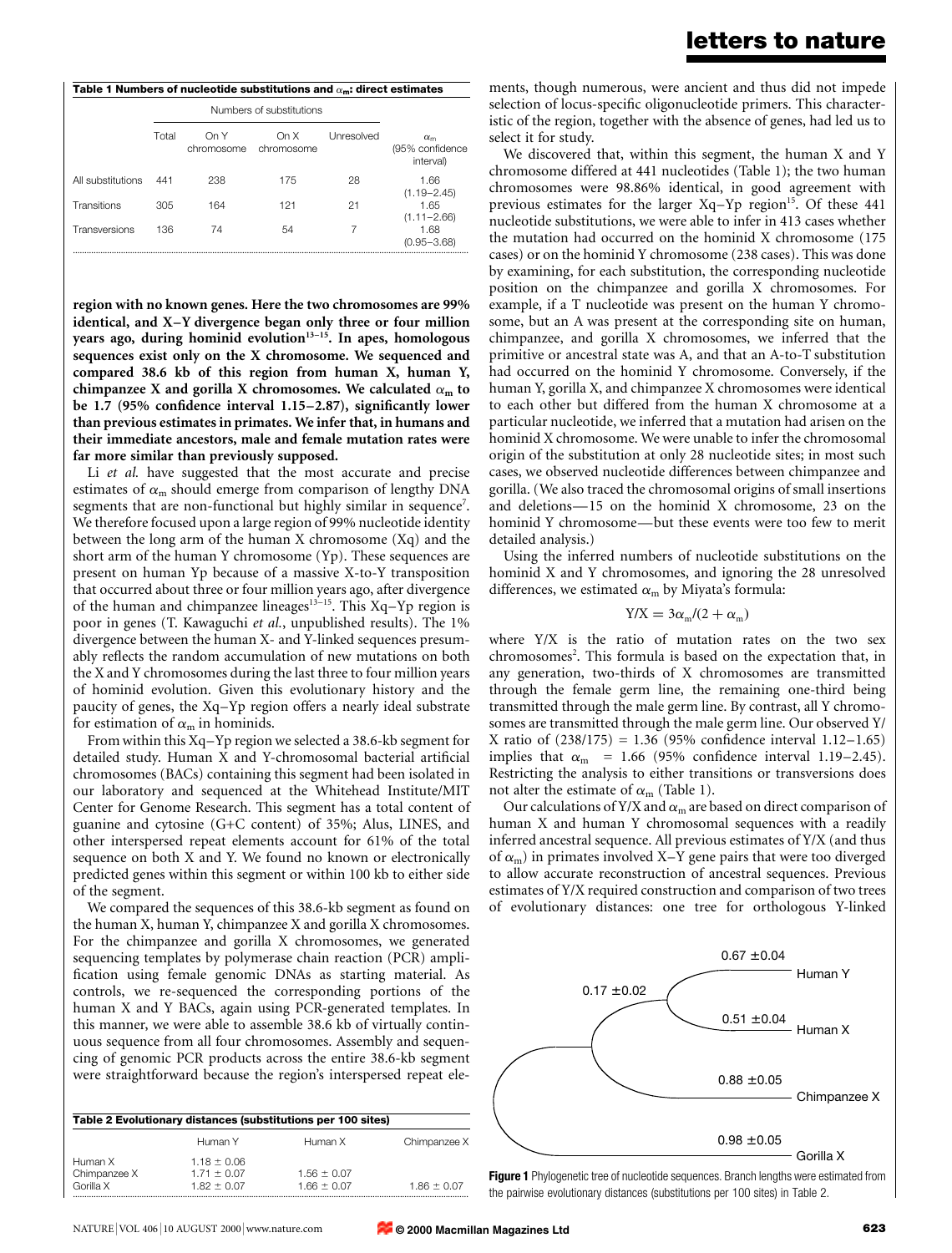# letters to nature

sequences in several species and a second tree for orthologous Xlinked sequences in the same species $3-6$ . To ensure that discrepancies between past and present findings were not attributable to different methods of calculation, we re-analysed our sequence data using the traditional method. We first estimated evolutionary distances between the human Y, human X, chimpanzee X and gorilla X sequences using the method of ref. 16 (Table 2). As expected, the resulting phylogenetic tree (Fig. 1) casts chimpanzee and gorilla as outgroups to the human X and Y sequences. The tree yields a Y/X value of  $(0.67/0.51) = 1.31$  (95% confidence interval 1.05-1.55), implying that  $\alpha_m = 1.55$  (95% confidence interval 1.08–2.14). Thus, recalculating Y/X and  $\alpha_m$  by the traditional phylogenetic method yields essentially the same results as our direct calculation. The phylogenetic tree also suggests that  $X-Y$  gene conversion was not a major factor in the evolution of these sequences in hominids. (Even if some X±Y gene conversion had occurred, it would not affect our estimates of  $\alpha_{\rm m}$ .) Finally, the phylogenetic tree corroborates the conclusion<sup>15</sup> that the X-to-Y transposition occurred within one to two million years after the divergence (roughly four to six million years ago) of the human and chimpanzee lineages.

Although our direct calculation indicated that  $\alpha_m \approx 1.66$ , this may be a slight underestimate. Our calculation assumed that the 1.1% divergence observed between the human X- and Y-linked sequences was entirely attributable to mutations that arose after Xto-Y transposition. However, the 38.6-kb sequence analysed may have been polymorphic (on the X chromosome) at the time of transposition, three to four million years ago. Such ancient polymorphism could account for part of the observed  $X-Y$  divergence and could result in our underestimating both Y/X and  $\alpha_{\rm m}$ . Nonetheless, recent studies of sequence diversity on X chromosomes in modern humans and chimpanzees suggest that the correction for ancient polymorphism should be modest. Assuming that X-linked sequence diversity in ancient hominids approximated that in modern human populations  $(4 \times 10^{-4}$  per base pair, bp)<sup>17</sup>, our estimate of  $\alpha_m$  is essentially unchanged. Alternatively, if X-linked sequence diversity in ancient hominids was as high as that in modern chimpanzee populations  $(1.3 \times 10^{-3} \text{ per bp})^{18}$ , then our estimate of  $\alpha_m$  should be corrected to about 1.8 (95% confidence interval 1.15-2.87).

In any case, our estimate of  $\alpha_m$  in hominids is much lower than previous estimates in primates (Table 3). Several factors may account for this discrepancy. Our study addressed the last three to four million years of hominid evolution. By contrast, previous experimental designs required comparisons among divergent primate lineages and thus yielded estimates of  $\alpha_m$  averaged across broad swaths of primate evolution<sup>3-6</sup>. These studies could not have detected whether  $\alpha_m$  was lower in hominids than in other primates. Second, our study examined a much larger DNA segment and yielded more precise estimates of  $\alpha_{\rm m}$ . Large standard errors in previous estimates (Table 3) may explain, in part, the apparent disparity with present findings. Third, as has been pointed out, nucleotide sequence context may influence or bias substitution

| Table 3 Comparison of Y/X-based estimates of $\alpha_{\bf m}$ in primates                                                                   |                                               |                                      |                                     |                                                                                                  |                         |  |  |  |
|---------------------------------------------------------------------------------------------------------------------------------------------|-----------------------------------------------|--------------------------------------|-------------------------------------|--------------------------------------------------------------------------------------------------|-------------------------|--|--|--|
| Genes studied                                                                                                                               | Fxon<br>or intron                             | DNA segment<br>length (kb)           | Y/X ratio                           | $\alpha_{m}$<br>(95% confidence<br>interval)                                                     | Reference               |  |  |  |
| <b>7FX/7FY</b><br><b>7FX/7FY</b><br>SMCX/SMCY<br><b>AMFI X/AMFI Y</b><br>Pooled data for<br>ZFX/ZFY.<br>SMCX/SMCY &<br><b>AMFI X/AMFI Y</b> | intron<br>exon<br>intron<br>intron<br>introns | 0.9<br>12<br>1.4<br>1.1<br>see above | 2.27<br>2.0<br>2.03<br>2.16<br>2.15 | $6.3(2.6-32)$<br>4.2 (not reported)<br>$4.2(2.2 - 10)$<br>$5.14(2.4 - 17)$<br>$5.06(3.24 - 8.8)$ | 3,5<br>4<br>5<br>6<br>6 |  |  |  |
| Gene-free<br>Xg-Yp region                                                                                                                   | neither                                       | 38.6                                 | 1.36                                | $1.7(1.15 - 2.87)$                                                                               | present<br>study        |  |  |  |

rates<sup>7,11,12</sup>. This may have affected previous estimates of  $\alpha_{\rm m}$ , as these were based on relative substitution rates in substantially diverged portions of the X and Y chromosomes $3-6$ . Such contextual bias should be negligible in our present examination of X and Ychromosomal regions whose DNA sequences are 99% identical. Finally, and perhaps most importantly, the present analysis involved sequences which appear to be physically distant from any gene; selective neutrality can reasonably be assumed. By contrast, previous estimates of  $\alpha_m$  were based on analyses of introns or exons. The higher estimates of  $\alpha_m$  in past studies could reflect: (1) relaxed selective constraints on Y-linked introns and exons as compared with their X-linked homologues<sup> $7-9$ </sup>; (2) diminished mutation rates in X-linked genes<sup>10,19</sup>, or both. Future studies of genes within the region of 99% X-Y identity may allow investigators to document the effects, if any, of mutation and selection bias on estimates of  $\alpha_m$ .

Our findings suggest that substitution rates were only modestly higher in males than females during the last three to four million years of hominid evolution. If these inferences extend to modern humans, as seems likely, then they have ramifications for medical genetics. Many individuals are afflicted by autosomal dominant or X-linked recessive disorders because of new mutations that appeared in their parents' or grandparents' germlines<sup>1,20,21</sup>. In several such disorders, and especially those caused by recurrence of specific substitutions at particular nucleotide positions in one gene (such as achondroplasia<sup>22</sup>), nearly all new mutations arise in the male germline. Bolstered by studies of X–Y gene evolution in primates<sup>2-6</sup>, this dramatic sex bias at a small number of extraordinarily mutable nucleotides has been taken as evidence that substitution rates across the human genome are much higher in males than in females $20,21$ . Our results suggest a re-interpretation of these medically ascertained hot spots for mutation. Our estimate of  $\alpha_m \approx 1.7$  is based on the complete, diverse set of germline substitutions that accumulated within a large, selectively neutral region. Our data may provide the best global estimate to date of substitutional sex ratios in the human genome. From this point of reference, the large sex biases at some medically important hot spots appear as marked departures from global norms, underscoring the importance of unexplored interactions between sequence context and sex at these unusual sites.

Our findings also challenge the model that human mutation rates are directly proportional to the number of cell divisions, regardless of sex. Beginning with Haldane<sup>1</sup>, high  $\alpha_{\rm m}$  values have been attributed to the much greater number of germline cell divisions in males (with mitotically active spermatogonial stem cells) than in females (where germ cells cease dividing during foetal development)<sup>2,3</sup>. Our results, however, suggest that sexual asymmetry in substitution rates is far less striking than sexual asymmetry in numbers of cell divisions, at least in hominids. We suggest two possibilities for further investigation. Perhaps errors in mitotic DNA replication and repair account for a minority of germline substitutions in human genes. Alternatively, perhaps DNA replication and repair are unusually accurate in spermatogonial stem cells and their prospermatogonial precursors, which account for most of the excess cell divisions in the male germ line.

# Methods

### Reference DNA sequences

We studied a 38.6-kb X-Y homologous segment which corresponds both to nucleotides 28,842-67,422 of a human X-chromosomal BAC (GenBank AC002488) and to nucleotides 88,369-127,049 of a human Y-chromosomal BAC (GenBank AC002509). These BACs, isolated in our laboratory from the California Institute of Technology A (CTA) library<sup>23</sup>, had been sequenced at the Whitehead Institute/MIT Center for Genome Research. Interspersed repetitive elements within the 38.6-kb segment were identified electronically using RepeatMasker (http://ftp.genome.washington.edu/RM/RepeatMasker.html); all repeats were included in the analysis of mutations. Electronic searches employing GenScan<sup>24</sup>, Grail<sup>25</sup> and BLAST<sup>26</sup> failed to identify any genes or exons within the 38.6-kb segment. Electronic searches also failed to identify any genes or exons in three adjoining Y-chromosomal BACs (GenBank AC012078, AC010094 and AC010737), all sequenced at the Washington University Genome Sequencing Centre.